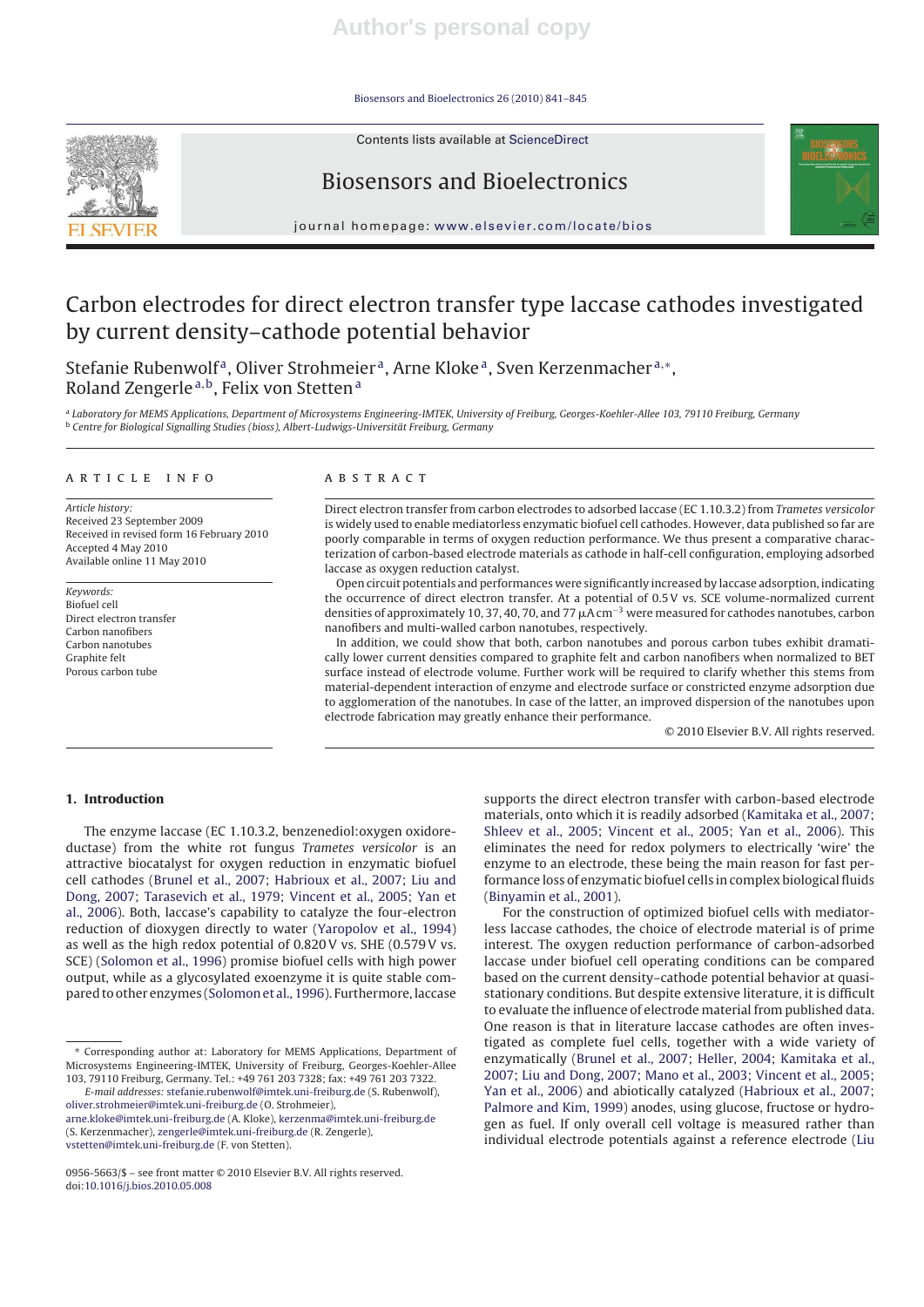842 S. Rubenwolf et al. / Biosensors and Bioelectronics *26 (2010) 841–845*



**Fig. 1.** Typical current (density)–potential behavior of a biofuel cell cathode. The thermodynamic reversible half-cell potential is indicated by a gray line and differs from the actually reached cathode potential at open circuit conditions. With increasing current (density) the cathode potential decreases, in four steps: (A) potential drop due to activation overpotential, (B) linear potential losses due to ohmic resistances, (C) potential drop due to mass transport limitations, (D) potential stabilization caused by further reactions (Larminie and Dicks, 2000).

and Dong, 2007; Vincent et al., 2005; Yan et al., 2006), the polarization behavior of anode and cathode cannot be evaluated separately. But only independent characterization of individual electrodes can help identifying the reasons for irreversible potential losses and thereby show the bottlenecks of fuel cell performance. Furthermore, most experimental setups do not feature a membrane to separate anode and cathode compartment (Brunel et al., 2007; Habrioux et al., 2007; Kamitaka et al., 2007; Liu and Dong, 2007; Mano et al., 2003; Shleev et al., 2005; Vincent et al., 2005; Yan et al., 2006). Cross-talk by substrates and products from the anode reaction can thus not be excluded.

In the present work we therefore use a two-compartment setup to investigate mediatorless laccase cathodes as half-cell electrodes under galvanostatic load, independently of the counter electrode. The quasi-stationary current density–cathode potential behavior is used to systematically characterize the oxygen reduction performance of cathodes with different electrode materials. Under investigation are carbon-based electrode materials that are of potential interest for the use in miniaturized enzymatic biofuel cells. Since in the micro-domain volume often dominates over weight or geometric area, the concept of volume-normalized current density is used to evaluate the current density–cathode potential behavior of the individual electrode materials.

## 1.1. Current (density)–cathode potential behavior in enzymatically catalyzed biofuel cells

In Fig. 1 the typical current density–potential behavior of an enzymatically catalyzed biofuel cell cathode is shown. Even at open circuit conditions the electrode potential is lower than its reversible half-cell potential due to redox potentials of enzyme or mediator (Barton et al., 2004) and surrounding conditions as temperature or reactant concentrations (Larminie and Dicks, 2000). When current is applied, there are further irreversible potential losses:

- (A) Activation losses cause a first potential drop at low current densities, due to slowness of the chemical reaction consuming electrons from the electrode. They can be reduced by increasing temperature, roughness of the electrode or enzyme loading (Larminie and Dicks, 2000).
- (B) A slower and fairly linear potential decay is caused by ohmic resistances in electrode, electric circuit and electrolyte (Hamnett, 2003; Larminie and Dicks, 2000). Also the tunneling resistance in direct electron transfer exhibits ohmic behavior at low current densities, before decreasing with increasing current density (Knauss and Breslow, 1962; Simmons, 1963).
- (C) Concentration limitations due to insufficient mass transport result in a considerable potential drop (Larminie and Dicks, 2000). Substrate concentration at the electrode surface can be decreased by limited diffusion within porous electrodes as well as insufficient substrate intake e.g. when gassing with air to supply oxygen (Hamnett, 2003). Other limiting factors can be diffusion of protons or mediator (Kim et al., 2006). Catalytic activity (Tsujimura, 2007) can on the one hand be limited by reaction velocity, given by the turn-over number of the enzymes and surrounding conditions. On the other hand it can be limited by the number of involved enzymes, influenced by enzyme inactivation and in case of direct electron transfer also enzyme adsorption and orientation.
- (D) The electrode potential can stabilize again when a second reaction such as electrolysis occurs.

# **2. Materials and methods**

## 2.1. Chemicals and electrode materials

Laccase from T. versicolor, sodium hydrogencitrate sesquihydrate, sodium dihydrogencitrate, and 2,2 -azino-bis(3 ethylbenzothiazoline-6-sulfonic acid) diammonium salt (ABTS) were purchased from Sigma–Aldrich (Taufkirchen, Germany).  $\alpha$ -D(+)-Glucose monohydrate and 2-propanol were supplied by Carl Roth (Karlsruhe, Germany). Aqueous solutions were prepared using deionized water. As electrode materials both, solid three-dimensional materials (graphite felt and porous carbon tubes) as well as powdery nanomaterials (carbon nanofibers and carbon nanotubes) were investigated as summarized in Table 1. All chemicals and electrode materials were used as received.

**Table 1**

Tested electrode materials. The volume specific surface area of powdery nanomaterials and porous carbon tubes was determined by the one-point BET method. Densities of nanomaterials are measured bulk densities of the dry material. All other data provided by the suppliers.

| Three-dimensional material                            | <b>Dimensions</b>                                                                  |               | Surface area $(m^2 cm^{-3})$ | Density ( $g \text{ cm}^{-3}$ ) |          | Supplier                                    |
|-------------------------------------------------------|------------------------------------------------------------------------------------|---------------|------------------------------|---------------------------------|----------|---------------------------------------------|
| (a) Graphite felt                                     | Fiber diameter $\sim$ 2 µm                                                         |               | 0.059                        | 0.082                           |          | Alfa Aesar (Karlsruhe, Germany)             |
| (b) Porous carbon tube                                | Fiber length > 5 cm<br>Outer diameter 10 mm<br>Inner diameter 6 mm<br>25% porosity |               | 2.6                          | 1.7                             |          | Novasep (Epone, France)                     |
| Powdery nanomaterial                                  | Length $(\mu m)$                                                                   | Diameter (nm) | Surface area $(m^2 cm^{-3})$ | Density ( $g \text{ cm}^{-3}$ ) | Supplier |                                             |
| (c) Carbon nanofibers<br>(HTF150FF LHT)               | >20                                                                                | $100 - 200$   | 0.54                         | 0.044                           |          | Electrovac (Klosterneuenburg, Austria)      |
| (d) Multi-walled carbon<br>nanotubes (MT MW 000 010)  | $5 - 15$                                                                           | ~10           | 7.8                          | 0.045                           |          | Carbon NT&F 21 Zoettl (Eisenstadt, Austria) |
| (e) Single-walled carbon<br>nanotubes (MT SW HPO 002) | $20$                                                                               | $2$           | 17                           | 0.045                           |          | Carbon NT&F 21 Zoettl (Eisenstadt, Austria) |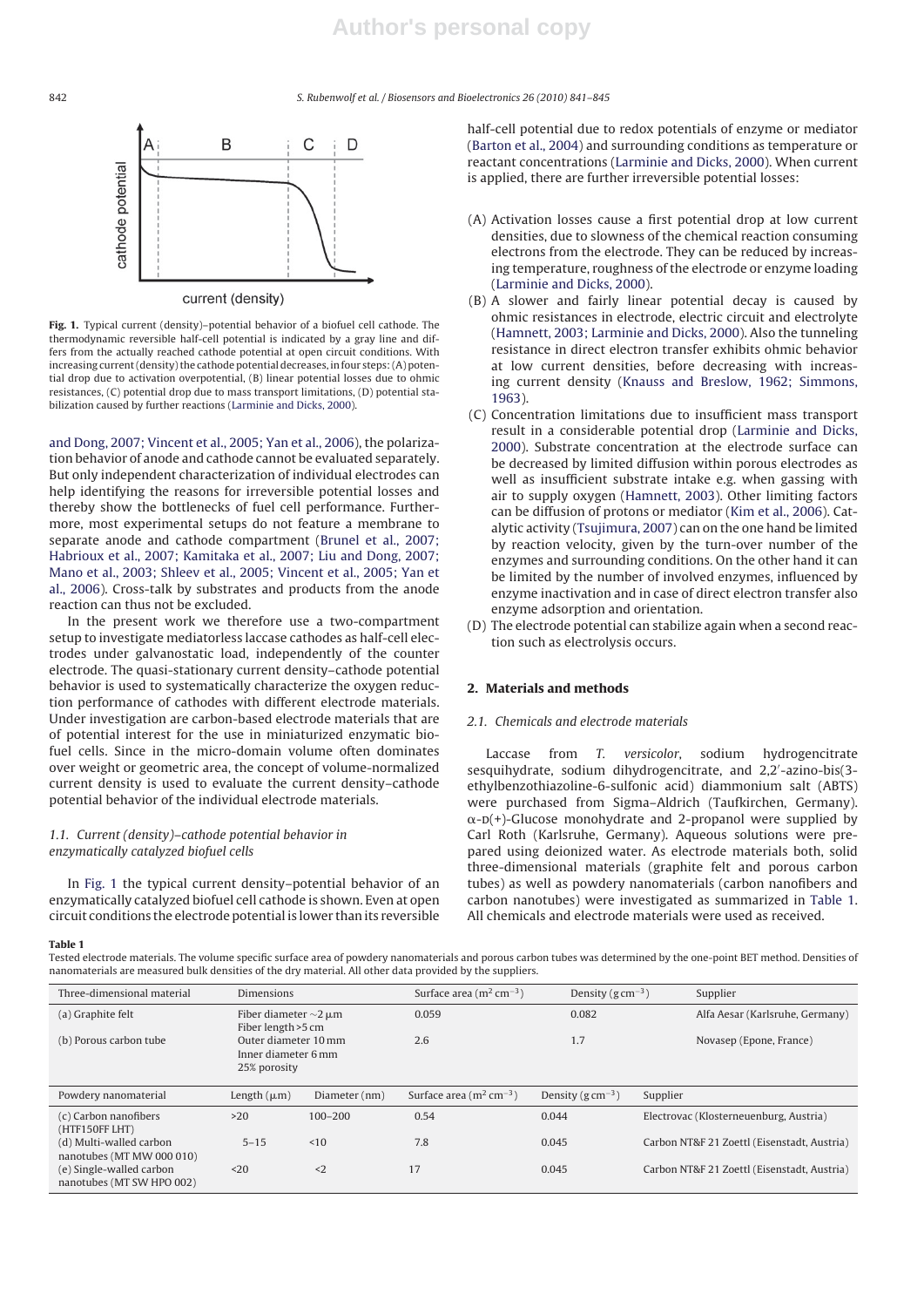S. Rubenwolf et al. / Biosensors and Bioelectronics *26 (2010) 841–845* 843



**Fig. 2.** Electrochemical characterization of cathodes. (A) Test setup for the evaluation of cathodes. Working electrode (WE), platinum mesh as counter electrode (CE) and a saturated calomel electrode as reference electrode (RE) are in compartments separated by Fumion®-membranes (M). The cathode compartment is bubbled with air. Current is applied by an electronic load (I), cathode potential (V) is measured against the reference electrode. (B) Time-dependent progression of the cathode potential, when the current is increased stepwise every hour to record the current density–cathode potential behavior, exemplary shown for a porous carbon tube electrode.

The real surface areas of the electrode materials were determined by the one-point BET method from nitrogen adsorption isotherms (30% nitrogen and 70% helium, Flow Sorb 2300 and De Sorb 2300, Micromeritics, Mönchengladbach, Germany).

#### 2.2. Preparation of electrodes

While solid materials were cut into pieces not larger than  $1 \text{ cm}^3$ , the powdery nanomaterials were immobilized by clamping them between two sheets of permeable membranes, together with platinum mesh (Goodfellow, Huntingdon, UK) as current collector. Hereto paper tissue (Kimtech from Kimberly-Clark, Reigate, UK) was used in case of carbon nanofibers, whereas the smaller diameter carbon nanotubes demanded cellulose acetate filters with a pore size of 0.45 µm (Sartorius, Göttingen, Germany). To eliminate the influence of contact resistances two separate platinum wires (0.1 mm diameter/99.9%, Chempur, Karlsruhe, Germany) for electrode current and voltage were used, attached to the electrode with conductive carbon cement (Leit-C, Plano, Wetzlar, Germany). Prior to assembly in the test cell, the electrodes were wetted with 2-propanol, washed thoroughly with deionized water, and transferred into 0.1 M citrate buffer at pH 5.

#### 2.3. Electrochemical test cell and measurement setup

The electrochemical test cell used in this work is already described in detail elsewhere (Kloke et al., 2010). As shown schematically in Fig. 2A, it consists of two polycarbonate compartments, separated by a proton permeable Fumion®-membrane (FuMA-Tech, St. Ingbert, Germany) to prevent electrode cross-talk by substrates or reaction products. In the present work the cathode compartment was continuously bubbled with humidified air to saturate the electrolyte with oxygen. A saturated calomel electrode (SCE, Sensortechnik, Meinsberg, Germany) was used as reference electrode, plain platinum mesh served as counter electrode.

The electrical setup for recording current density–cathode potential curves is described elsewhere (Kerzenmacher et al., 2009). In short, it consists of an electronic load (STG 2008 stimulus generator, Multichannel Systems, Reutlingen, Germany), enabling galvanostatic operation of the cathode against an arbitrary counter electrode. With our setup the possible current range is thus no longer limited by the performance of the counter electrodes (anodes), in contrast to other approaches with passive load resistors (Kamitaka et al., 2007; Liu and Dong, 2007; Palmore and Kim, 1999; Vincent et al., 2005). A computer-controlled Keithley 2700 integrated multimeter/data acquisition system (Keithley, Germering, Germany) is used to record the cathode potential against the saturated calomel reference electrode in intervals of 10 min.

#### 2.4. Test protocol

Prior to testing, the electrochemical two-chamber cells were equipped with electrodes, filled with 0.1 M citrate buffer pH 5, and autoclaved to remove bubbles in the liquid channel interconnecting the compartments of cathode and counter electrode. Subsequently, the buffer in the counter electrode compartment was exchanged against 4 ml citrate buffer with additionally 1 g L−<sup>1</sup> glucose. Depending on the type of experiment, the testing solution in the cathode compartment was exchanged as described in the following.

To investigate the inherent oxygen reduction performance of the electrode material in the absence of laccase 4 ml of fresh citrate buffer were used in the cathode compartment.

The direct electron transfer between adsorbed laccase and the electrode material in the absence of a mediator was investigated by using 4 ml citrate buffer, additionally containing 20 U laccase.

To record comparable current density–cathode potential curves under conditions of mediated electron transfer, only enzyme previously adsorbed to the electrode should be involved in the reaction. Thereto 20U laccase in citrate buffer was allowed to adsorb on the electrode for at least 1.5 h. Subsequently the testing solution was exchanged against laccase-free citrate buffer containing 0.02 M ABTS as mediator.

After stabilization of the cathode open circuit potential (potential drift < 5 mV h<sup>-1</sup>) the load current was increased from 0  $\mu$ A to 100  $\mu$ A in steps of 5  $\mu$ A per hour to record current density–cathode potential curves (shown exemplarily in Fig. 2B). All experiments were performed at room temperature. To exclude the possible influence of electrode history on performance, always freshly prepared electrodes were used. Similarly, each type of experiment was repeated at least three times with freshly prepared electrodes.

#### 2.5. Data analysis and presentation

Fig. 2B shows a representative time-dependent progression of cathode potential when the current is increased in hourly steps of  $5 \mu A$ . As can be seen, for potentials above  $0.5 V$  the electrode potential reaches stable values within 1 h time interval. This is the case for all materials investigated within this work, where at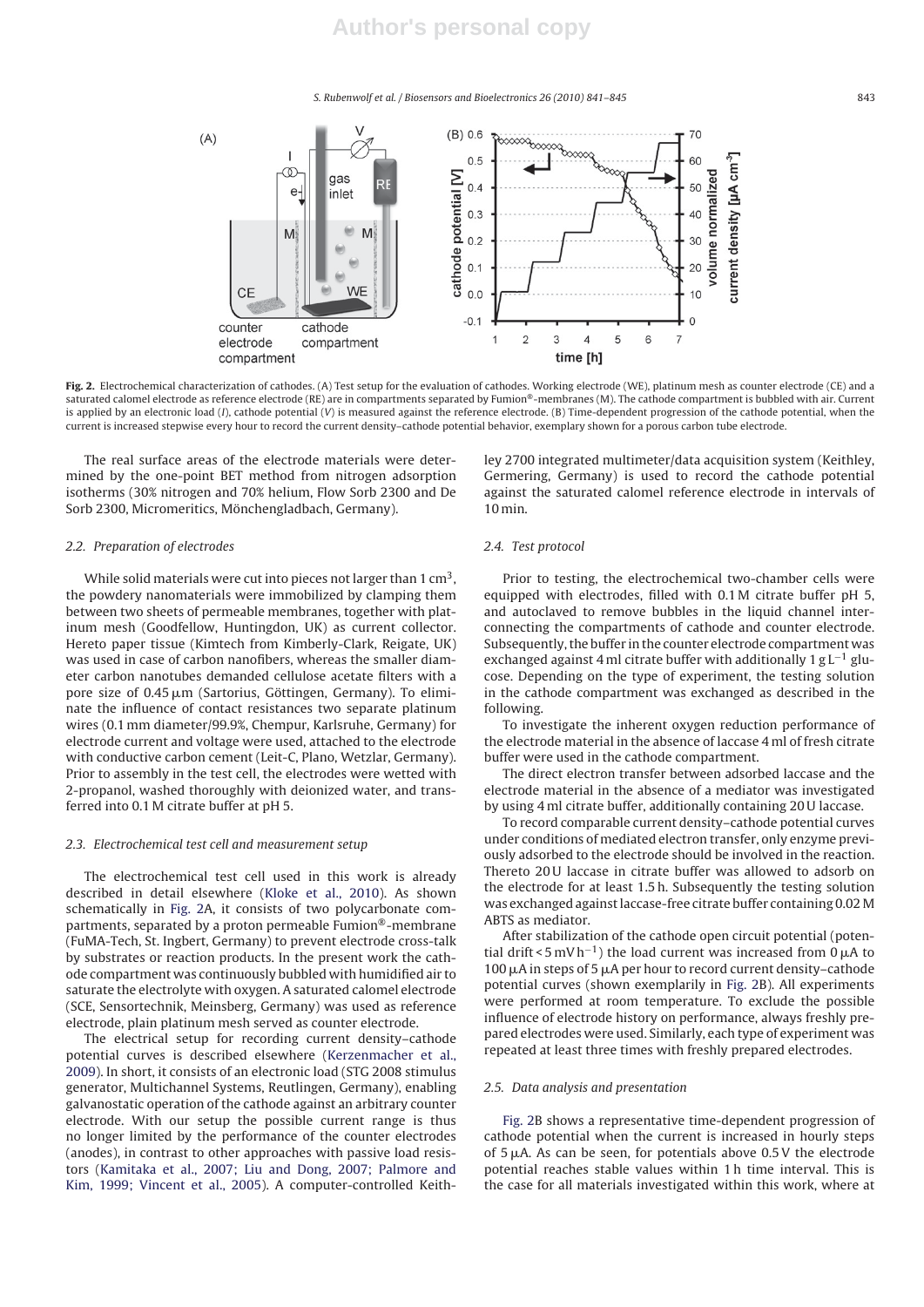844 S. Rubenwolf et al. / Biosensors and Bioelectronics *26 (2010) 841–845*



**Fig. 3.** Comparison of direct and mediated electron transfer, shown exemplarily for graphite felt electrodes. Each three electrodes were characterized without addition of laccase, with addition of laccase and ABTS as mediator.

electrode potentials around 0.5 V and above potential drifts of typically <5 mV h<sup>-1</sup> and at maximum 17 mV h<sup>-1</sup> are displayed. To obtain representative values for quantitative analysis we therefore chose to compare the electrode current density exhibited at a cathode potential of 0.5 V.

Current density–cathode potential curves were constructed from the cathode potentials recorded vs. the reference electrode after 1 h of operation at a given current density. The current density was normalized either to the volume of the electrode material under investigation, calculated from weight and bulk density of the dry electrode material, or it was normalized to the BET surface area (see Table 1). Bars in graphs represent the minimum and maximum value of three separate experiments.

## **3. Results and discussion**

#### 3.1. Identification of performance limiting factors

In the absence of laccase all investigated materials exhibit an open circuit potential between 0.2 V and 0.4 V vs. SCE due to the inherent catalytic activity of carbon towards oxygen reduction (Kerzenmacher et al., 2008; Kim et al., 2004; Stigter et al., 1997; Yeager, 1984). Addition of laccase to the testing solution greatly

shifts the electrode open circuit potential towards more positive values in the range of 0.6 V vs. SCE, and also significantly improves the oxygen reduction performance of all tested materials as shown exemplarily for graphite felt in Fig. 3. This clearly shows that laccase activity dominates electrode performance and indicates the occurrence of direct electron transfer between the enzyme and the carbon-based electrode materials. With increasing current density all cathodes show the distinctive drop in electrode potential commonly attributed to the occurrence of mass-transfer limitations as described in Section 2. However, in the experiments with adsorbed enzyme and the mediator ABTS in the testing solution all electrode materials showed a significantly improved performance withmasstransfer limitations occurring at higher current densities as shown exemplarily for graphite felt in Fig. 3. This indicates that the sudden potential drop does not result from a setup inherent limitation as oxygen intake or proton diffusion within the ion bridge. Rather are the observed transport limitations associated with the electrode material as for instance oxygen diffusion within porous electrodes, enzyme adsorption or its orientation at the electrode surface.

## 3.2. Direct comparison of electrode materials in terms of electrode volume

In Fig. 4A the volume-normalized current density–potential plots of different materials with adsorbed laccase as oxygen reduction catalyst are compared. As can be seen, electrodes fabricated from graphite felt show a distinctively low performance, the volume-normalized current density at 0.5 V vs. SCE amounting to <10  $\mu$ A cm<sup>-3</sup>. At the same electrode potential, approximately 37  $\mu$ A cm<sup>-3</sup> can be sustained with electrodes from porous carbon tubes, and approximately  $40 \mu A \text{ cm}^{-3}$  with those from singlewalled carbon nanotubes. Among the investigated materials, electrodes from carbon nanofibers and multi-walled carbon nanotubes exhibit the highest performance, their volume-normalized current densities at 0.5 V vs. SCE amounting to approximately 70 and 77  $\mu$ A cm<sup>-3</sup>, respectively.

## 3.3. Direct comparison of electrode materials in terms of electrode surface area

As shown in Table 1, electrodes of the same geometric area can differ greatly in their real surface area when fabricated from the different materials. It is therefore also of interest to relate the electrode performance to the real surface area of the materials. This comparison is shown in Fig. 4B, where the cathode potential is plotted against the current density normalized to the BET



**Fig. 4.** Current density–cathode potential plots for the electrodes with laccase adsorbed to the following materials: graphite felt (a), porous carbon tubes (b), single-walled carbon nanotubes (c), multi-walled carbon nanotubes (d), and carbon nanofibers (e). (A) Comparison of cathode performance with a current density normalized to volume. (B) Comparison of cathode performance with a current density normalized to BET surface area.